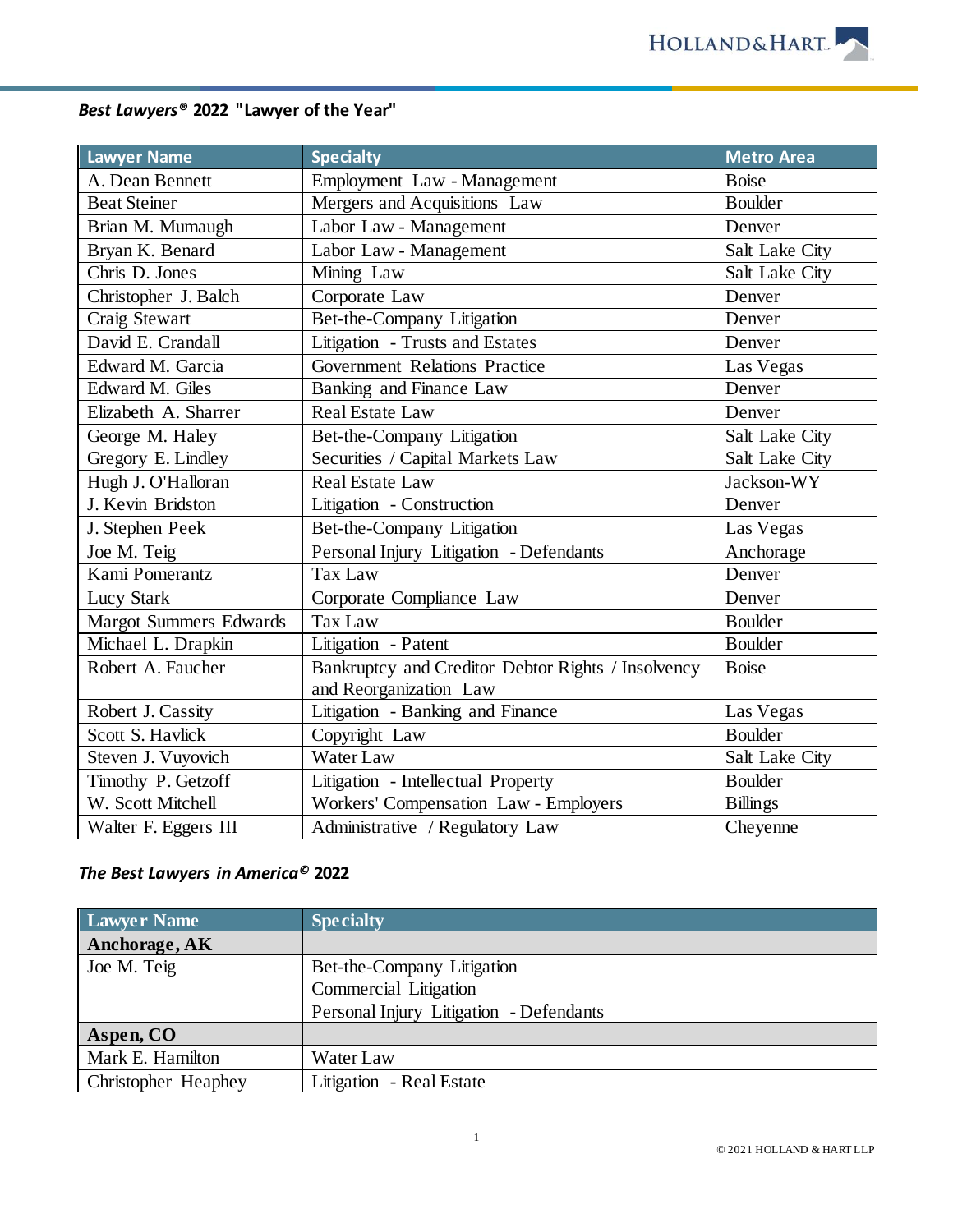| <b>Lawyer Name</b>         | <b>Specialty</b>                                       |
|----------------------------|--------------------------------------------------------|
| <b>Billings, MT</b>        |                                                        |
| Shane P. Coleman           | Litigation - ERISA                                     |
|                            | Litigation - Intellectual Property                     |
|                            | Litigation - Patent                                    |
|                            | Patent Law                                             |
| Kyle Gray                  | <b>Appellate Practice</b>                              |
|                            | <b>Insurance Law</b>                                   |
| Charles W. Hingle          | Banking and Finance Law                                |
|                            | Bankruptcy and Creditor Debtor Rights / Insolvency and |
|                            | Reorganization Law                                     |
| William Mercer             | Commercial Litigation                                  |
|                            | <b>Natural Resources Law</b>                           |
| W. Scott Mitchell          | Commercial Litigation                                  |
|                            | Employment Law - Management                            |
|                            | Litigation - Environmental                             |
|                            | Litigation - Insurance                                 |
|                            | <b>Natural Resources Law</b>                           |
|                            | Personal Injury Litigation - Defendants                |
|                            | Product Liability Litigation - Defendants              |
|                            | Workers' Compensation Law - Employers                  |
| Elizabeth A. Nedrow        | Employee Benefits (ERISA) Law                          |
| <b>Boise, ID</b>           |                                                        |
| A. Dean Bennett            | Employment Law - Management                            |
|                            | Litigation - Labor and Employment                      |
| Teague I. Donahey          | Litigation - Intellectual Property                     |
| Robert A. Faucher          | Banking and Finance Law                                |
|                            | Bankruptcy and Creditor Debtor Rights / Insolvency and |
|                            | Reorganization Law                                     |
| Murray D. Feldman          | Environmental Law                                      |
|                            | Litigation - Environmental                             |
|                            | <b>Natural Resources Law</b>                           |
| Linda Jones                | <b>Natural Resources Law</b>                           |
| <b>Tara Martens Miller</b> | Employment Law - Management                            |
|                            | Litigation - Insurance                                 |
| William G. Myers III       | Environmental Law                                      |
|                            | Litigation - Environmental                             |
| Larry E. Prince            | Administrative / Regulatory Law                        |
|                            | Bankruptcy and Creditor Debtor Rights / Insolvency and |
|                            | Reorganization Law                                     |
|                            | Litigation - Bankruptcy                                |
| <b>B.</b> Newal Squyres    | Bet-the-Company Litigation                             |
|                            | Commercial Litigation                                  |
|                            | Litigation - Labor and Employment                      |
|                            | Personal Injury Litigation - Plaintiffs                |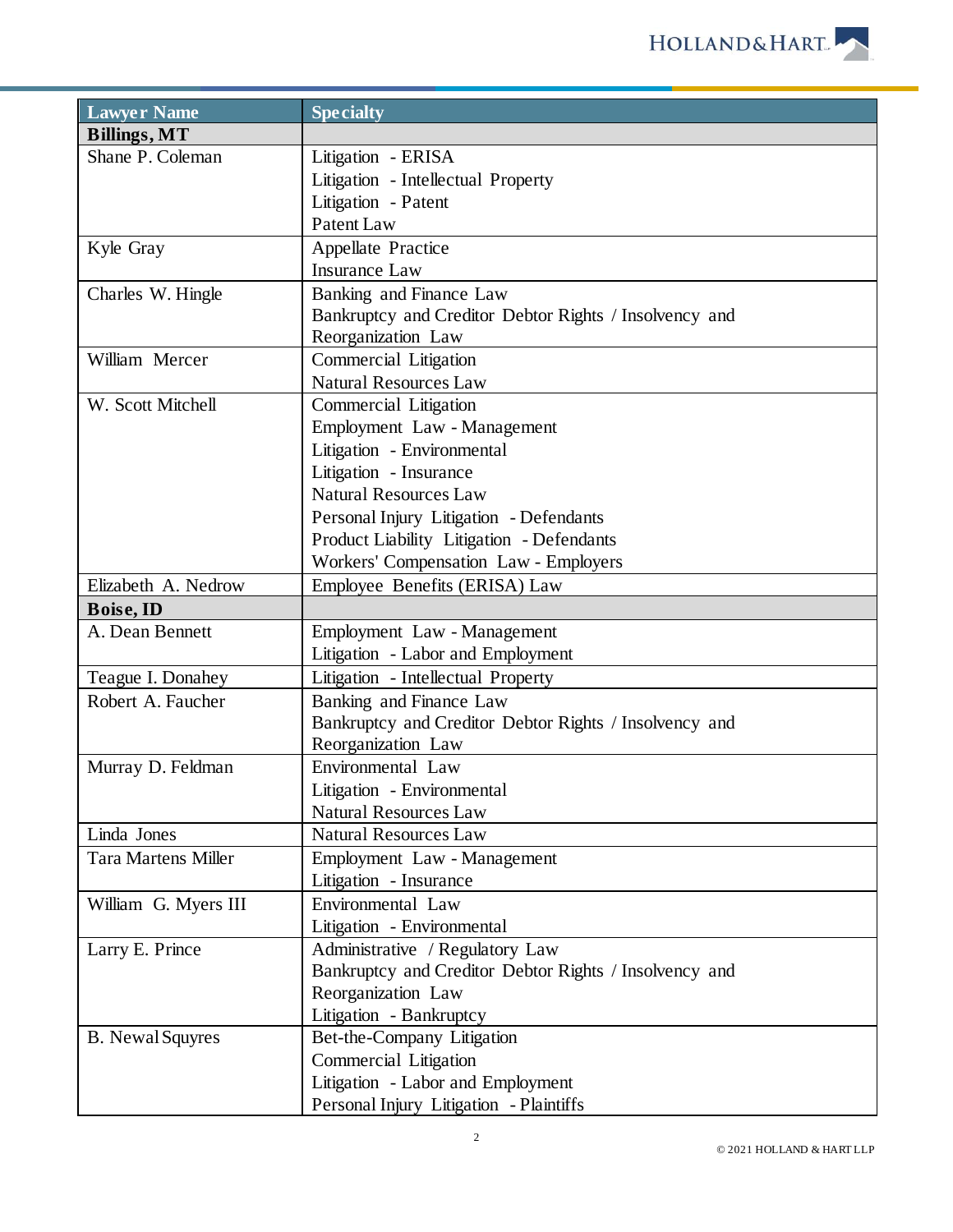

| <b>Lawyer Name</b>            | <b>Specialty</b>                   |
|-------------------------------|------------------------------------|
| Kim C. Stanger                | <b>Health Care Law</b>             |
| Erik F. Stidham               | <b>Commercial Litigation</b>       |
| <b>Boulder, CO</b>            |                                    |
| Andrea Anderson               | <b>Trademark Law</b>               |
| Charles A. Cotter             | Corporate Law                      |
|                               | Mergers and Acquisitions Law       |
|                               | Venture Capital Law                |
| Michael L. Drapkin            | Litigation - Patent                |
|                               | Patent Law                         |
| <b>Margot Summers Edwards</b> | <b>Tax Law</b>                     |
|                               | <b>Trusts and Estates</b>          |
| Timothy P. Getzoff            | Litigation - Intellectual Property |
|                               | <b>Trade Secrets Law</b>           |
| Christopher A. Gunlikson      | Construction Law                   |
|                               | <b>Real Estate Law</b>             |
| James E. Hartley              | <b>Antitrust Law</b>               |
|                               | Litigation - Antitrust             |
|                               | Litigation - Intellectual Property |
|                               | Litigation - Patent                |
| Scott S. Havlick              | Copyright Law                      |
|                               | Litigation - Intellectual Property |
|                               | Litigation - Patent                |
|                               | <b>Trademark Law</b>               |
| S. Kent Karber                | <b>Real Estate Law</b>             |
| J. Marcus Painter             | <b>Real Estate Law</b>             |
| <b>Beat Steiner</b>           | Land Use and Zoning Law            |
|                               | Litigation - Real Estate           |
|                               | Mergers and Acquisitions Law       |
|                               | <b>Real Estate Law</b>             |
| Mark B. Wiletsky              | Litigation - Labor and Employment  |
| Cheyenne, WY                  |                                    |
| Bradley T. Cave               | Employment Law - Management        |
|                               | Labor Law - Management             |
| Patrick R. Day                | Commercial Litigation              |
|                               | Litigation - Environmental         |
| Walter F. Eggers III          | Administrative / Regulatory Law    |
| Matt J. Micheli               | Government Relations Practice      |
| Jack D. Palma II              | Energy Law                         |
|                               | Environmental Law                  |
|                               | Litigation - Environmental         |
|                               | <b>Natural Resources Law</b>       |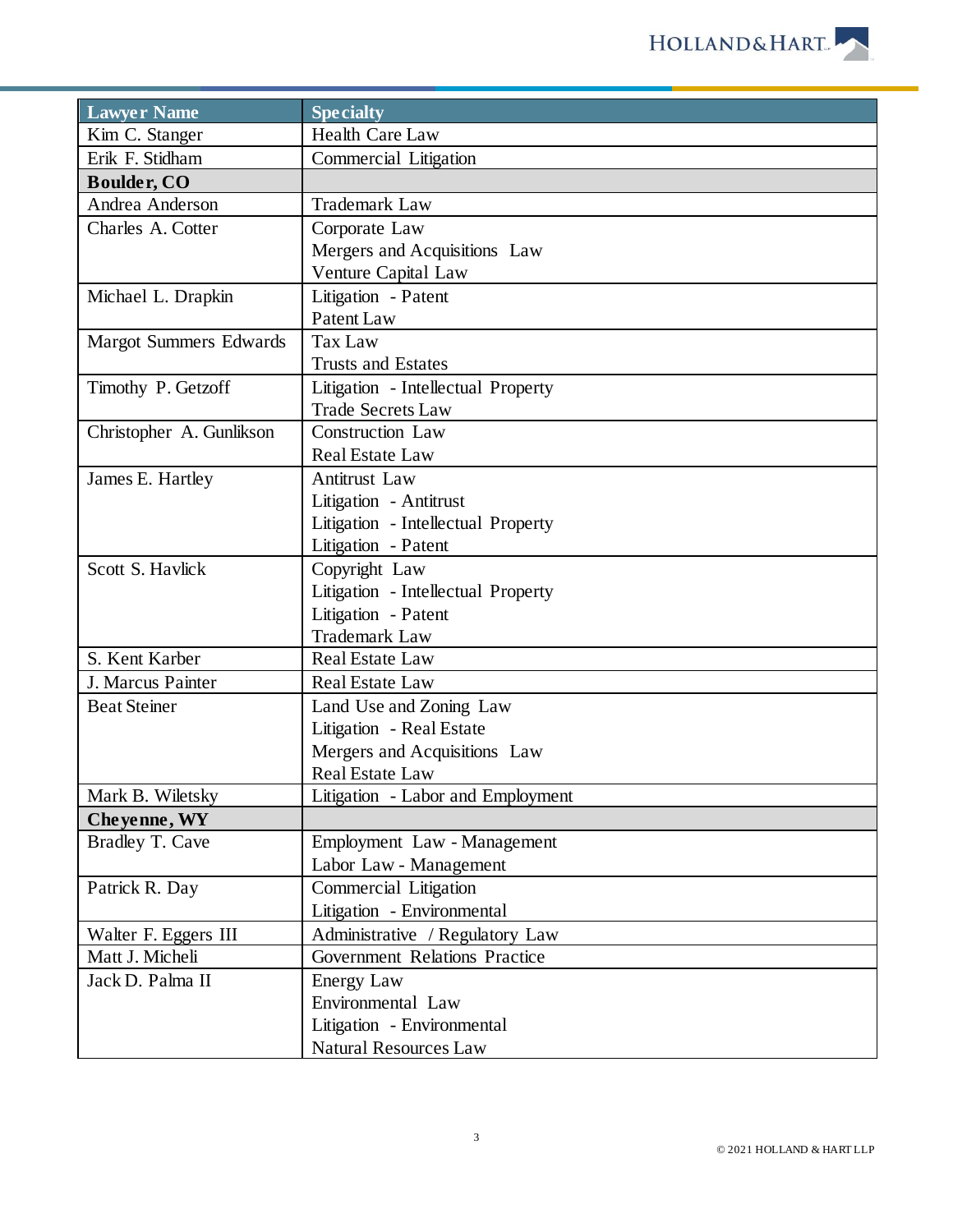| <b>Lawyer Name</b>      | <b>Specialty</b>                         |
|-------------------------|------------------------------------------|
| Thomas L. Sansonetti    | Environmental Law                        |
|                         | Government Relations Practice            |
|                         | Native American Law                      |
|                         | Oil and Gas Law                          |
| Denver, CO              |                                          |
| Matthew D. Abell        | Copyright Law                            |
|                         | <b>Trademark Law</b>                     |
| Christopher J. Balch    | Corporate Law                            |
|                         | Leveraged Buyouts and Private Equity Law |
|                         | Mergers and Acquisitions Law             |
|                         | Venture Capital Law                      |
| Michael S. Beaver       | <b>Insurance Law</b>                     |
|                         | Litigation - ERISA                       |
|                         | Litigation - Labor and Employment        |
| Jonathan Bender         | Commercial Litigation                    |
|                         | <b>Tax Law</b>                           |
| Robert E. Benson        | Construction Law                         |
|                         | Litigation - Construction                |
| Brenda R. Berg          | Employee Benefits (ERISA) Law            |
|                         | <b>Tax Law</b>                           |
| Amy Bowler              | Mergers and Acquisitions Law             |
| Leslie S. Boyle         | Corporate Law                            |
| J. Kevin Bridston       | <b>Construction Law</b>                  |
|                         | Litigation - Construction                |
| William Caile           | <b>Natural Resources Law</b>             |
| Michael J. Carrigan     | Commercial Litigation                    |
|                         | <b>Insurance Law</b>                     |
| Christopher A. Chrisman | Litigation - Environmental               |
| Adam M. Cohen           | Tax Law                                  |
|                         | <b>Trusts and Estates</b>                |
| David E. Crandall       | Litigation - Trusts and Estates          |
|                         | Tax Law                                  |
|                         | <b>Trusts and Estates</b>                |
| <b>Todd Criger</b>      | Mergers and Acquisitions Law             |
| <b>James Crowe</b>      | Corporate Law                            |
|                         | Mergers and Acquisitions Law             |
| Thomas L. DeVine        | <b>Real Estate Law</b>                   |
| Laura A. Dinan          | Tax Law                                  |
|                         | <b>Trusts and Estates</b>                |
| Shawn Eady              | Litigation - Insurance                   |
|                         | Personal Injury Litigation - Defendants  |
| Samuel Holland Edwards  | Mergers and Acquisitions Law             |
| Jack M. Englert, Jr.    | <b>Insurance Law</b>                     |
| Andrew A. Folkerth      | Real Estate Law                          |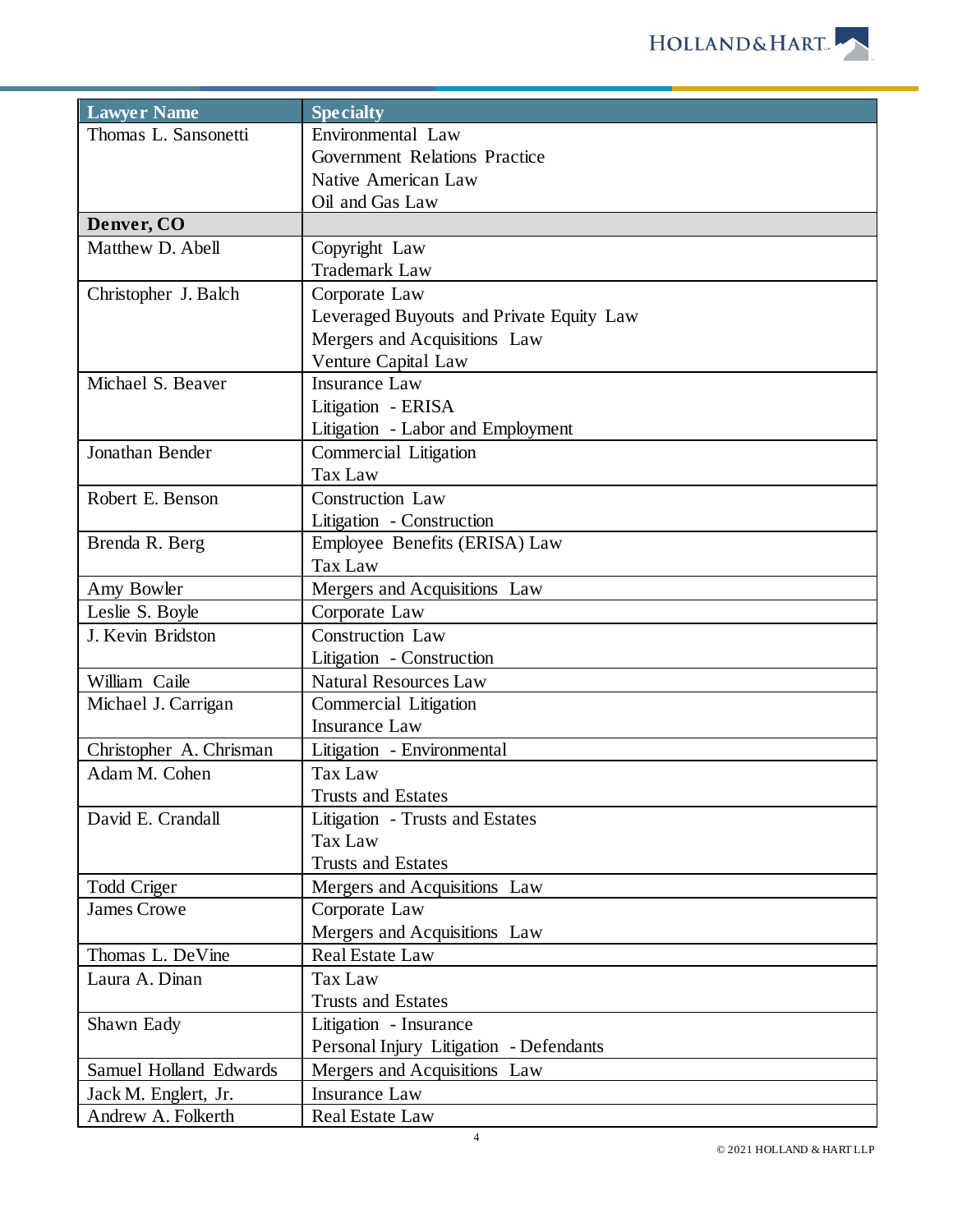

| <b>Lawyer Name</b>    | <b>Specialty</b>                          |
|-----------------------|-------------------------------------------|
| Edward M. Giles       | Banking and Finance Law                   |
| Rachel K. Gillette    | Tax Law                                   |
| Heidi S. Glance       | <b>Tax Law</b>                            |
| Marcy G. Glenn        | <b>Appellate Practice</b>                 |
| Gregory E. Goldberg   | Bet-the-Company Litigation                |
|                       | Commercial Litigation                     |
|                       | Criminal Defense: White-Collar            |
| Timothy W. Gordon     | <b>Construction Law</b>                   |
|                       | Eminent Domain and Condemnation Law       |
|                       | Litigation - Construction                 |
| Teryl R. Gorrell      | <b>Real Estate Law</b>                    |
| J. Lee Gray           | Product Liability Litigation - Defendants |
| Christina Groll       | Corporate Law                             |
|                       | Venture Capital Law                       |
| Steven M. Gutierrez   | Employment Law - Individuals              |
|                       | Litigation - Labor and Employment         |
| Sean Hanlon           | Litigation - Construction                 |
|                       | Litigation - Real Estate                  |
| Janet N. Harris       | Oil and Gas Law                           |
| Rebecca L. Hudson     | Employee Benefits (ERISA) Law             |
| Arthur A. Hundhausen  | Nonprofit / Charities Law                 |
|                       | <b>Tax Law</b>                            |
|                       | <b>Trusts and Estates</b>                 |
| John M. Husband       | Employment Law - Management               |
|                       | Labor Law - Management                    |
|                       | Litigation - Labor and Employment         |
| Robert R. Keatinge    | Corporate Governance Law                  |
|                       | Corporate Law                             |
|                       | <b>Tax Law</b>                            |
| Katherine LeVoy       | Corporate Law                             |
|                       | Mergers and Acquisitions Law              |
| Stephen G. Masciocchi | <b>Appellate Practice</b>                 |
| Chelsea L. May        | Tax Law                                   |
|                       | <b>Trusts and Estates</b>                 |
| Wiley E. Mayne        | Commercial Litigation                     |
| Billi R. McCullough   | Corporate Law                             |
| <b>Jane Michaels</b>  | Commercial Litigation                     |
|                       | Litigation - Intellectual Property        |
|                       | Litigation - Patent                       |
| Elizabeth A. Mitchell | Environmental Law                         |
| Brian M. Mumaugh      | Employment Law - Management               |
|                       | Labor Law - Management                    |
| Thorvald A. Nelson    | Communications Law                        |
|                       |                                           |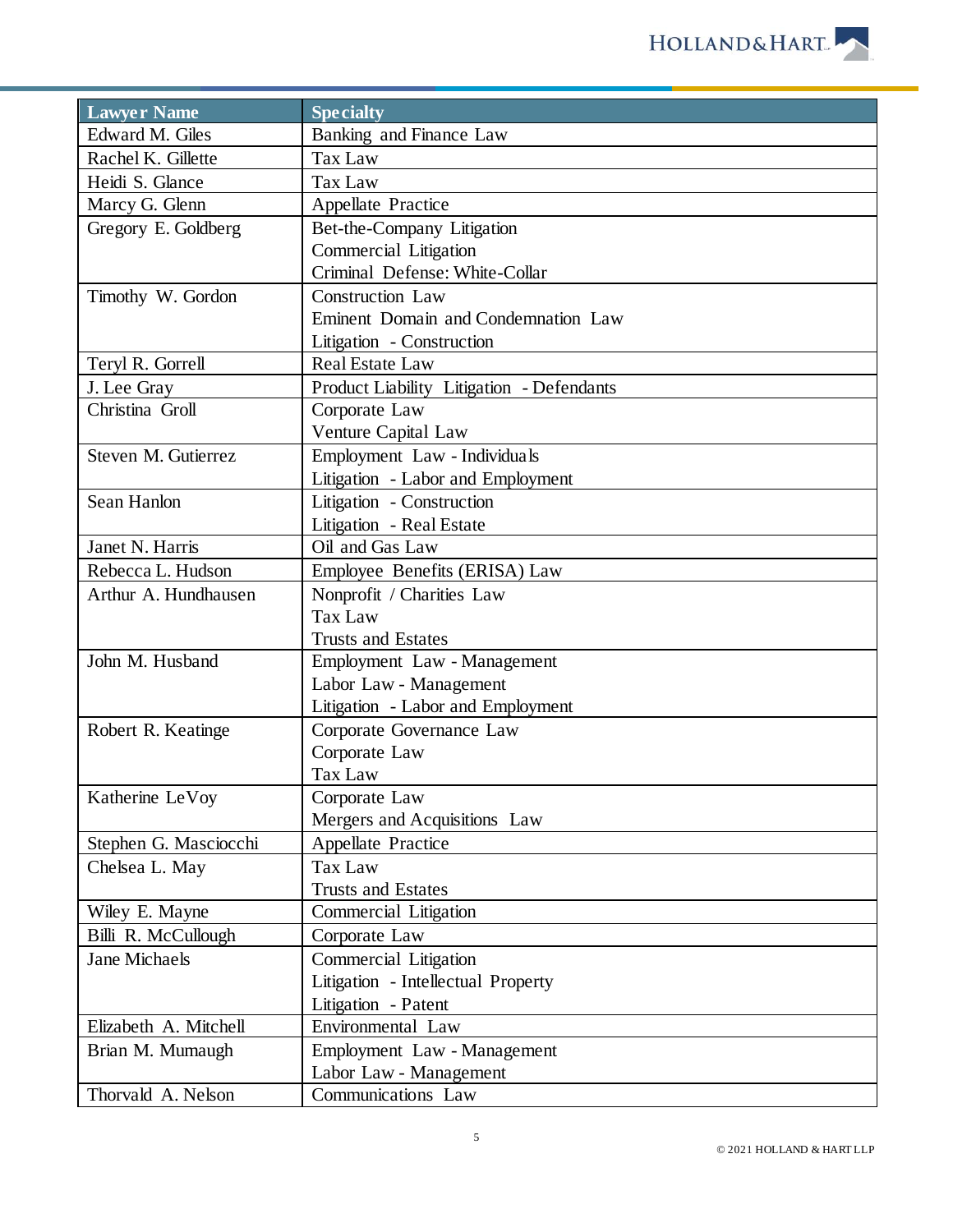

| <b>Lawyer Name</b>    | <b>Specialty</b>                         |
|-----------------------|------------------------------------------|
| Susan L. Oakes        | Corporate Law                            |
|                       | Mergers and Acquisitions Law             |
|                       | Venture Capital Law                      |
| <b>Matthew Ochs</b>   | <b>Real Estate Law</b>                   |
| Peter J. Perla        | <b>Tax Law</b>                           |
| Wendy J. Pifher       | Copyright Law                            |
|                       | Technology Law                           |
| Kami Pomerantz        | Tax Law                                  |
|                       | <b>Trusts and Estates</b>                |
| Joe A. Ramirez        | <b>Insurance Law</b>                     |
|                       | Litigation - Insurance                   |
| Helen Rogers          | <b>Trusts and Estates</b>                |
| Mary Ellen Scanlan    | Corporate Law                            |
|                       | <b>Health Care Law</b>                   |
| Rebecca Klock Schroer | Litigation - Trusts and Estates          |
| Anthony J. Shaheen    | Energy Law                               |
|                       | <b>Natural Resources Law</b>             |
| Elizabeth A. Sharrer  | <b>Real Estate Law</b>                   |
| John F. Shepherd      | Administrative / Regulatory Law          |
|                       | Energy Law                               |
|                       | Litigation - Environmental               |
|                       | <b>Natural Resources Law</b>             |
| Mark F. Sheridan      | Litigation - Antitrust                   |
| Sandra A. Snodgrass   | Environmental Law                        |
| Holly Stein Sollod    | Commercial Litigation                    |
|                       | Securities / Capital Markets Law         |
| Lucy Stark            | Corporate Compliance Law                 |
|                       | Corporate Law                            |
|                       | <b>Energy Law</b>                        |
|                       | Leveraged Buyouts and Private Equity Law |
|                       | Mergers and Acquisitions Law             |
|                       | Securities / Capital Markets Law         |
|                       | Venture Capital Law                      |
| Craig Stewart         | Bet-the-Company Litigation               |
|                       | Commercial Litigation                    |
| Christopher H. Toll   | Bet-the-Company Litigation               |
|                       | <b>Commercial Litigation</b>             |
|                       | Litigation - Banking and Finance         |
| Roger Y. Tsai         | Employment Law - Management              |
|                       | Immigration Law                          |
| Ashley K. Wald        | Corporate Law                            |
| Carol Warnick         | Litigation - Trusts and Estates          |
|                       | Tax Law                                  |
|                       | <b>Trusts and Estates</b>                |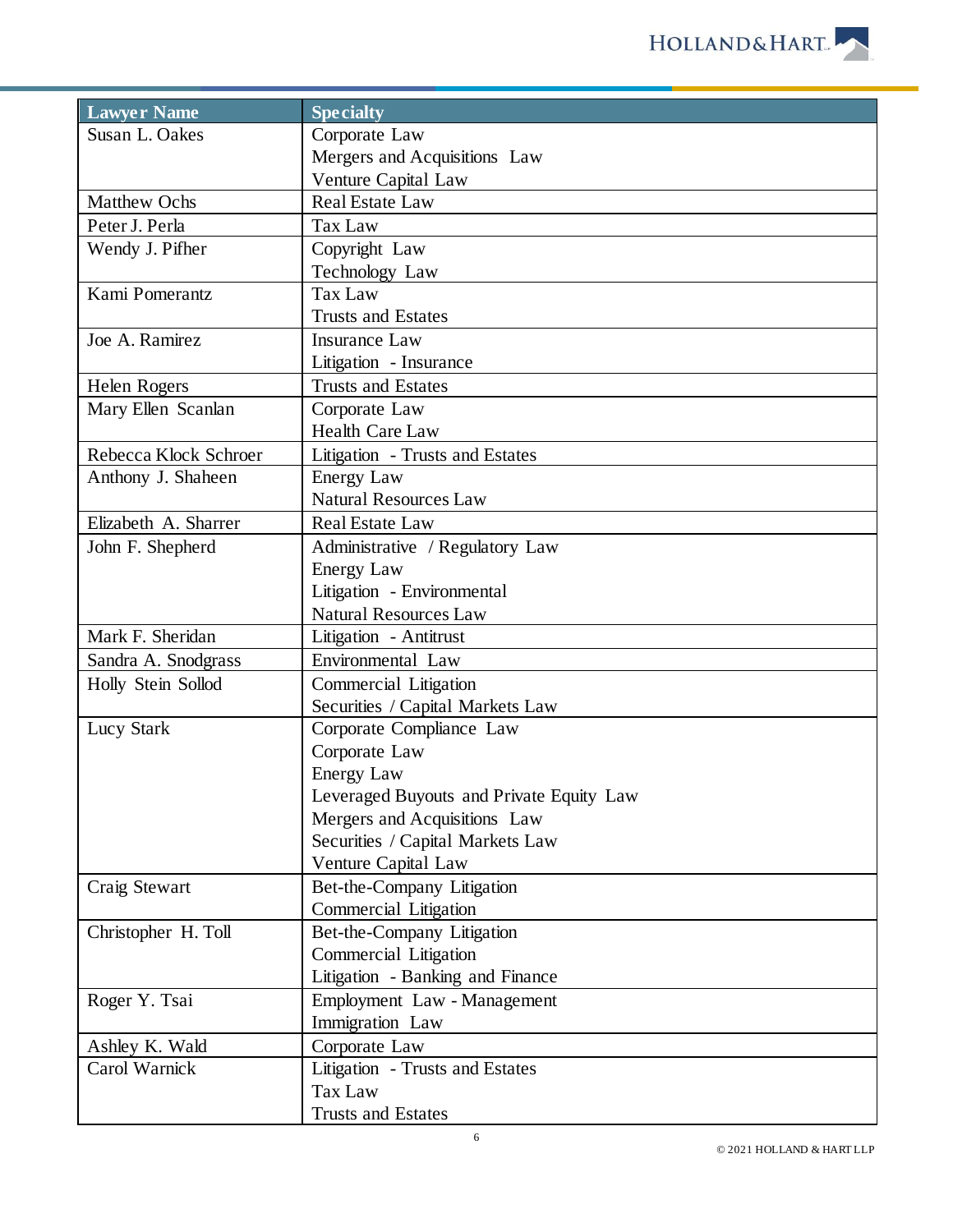| Lawyer Name          | <b>Specialty</b>                                         |
|----------------------|----------------------------------------------------------|
| W. Craig Willis      | <b>Real Estate Law</b>                                   |
| John R. Wilson       | Tax Law                                                  |
|                      | <b>Trusts and Estates</b>                                |
| Maureen Reidy Witt   | Commercial Litigation                                    |
|                      | Litigation - Labor and Employment                        |
|                      | Product Liability Litigation - Defendants                |
| Risa Lynn Wolf-Smith | Bankruptcy and Creditor Debtor Rights / Insolvency and   |
|                      | Reorganization Law                                       |
| Jackson, WY          |                                                          |
| Paula A. Fleck       | Commercial Litigation                                    |
|                      | Employment Law - Individuals                             |
| Matthew Kim-Miller   | <b>Real Estate Law</b>                                   |
| Hugh J. O'Halloran   | Real Estate Law                                          |
| Las Vegas, NV        |                                                          |
| Gian A. Brown        | Business Organizations (including LLCs and Partnerships) |
|                      | Corporate Law                                            |
| Robert J. Cassity    | Litigation - Banking and Finance                         |
| <b>Matthew Cecil</b> | Employment Law - Management                              |
|                      | Litigation - ERISA                                       |
|                      | Litigation - Labor and Employment                        |
| Lars K. Evensen      | Bankruptcy and Creditor Debtor Rights / Insolvency and   |
|                      | Reorganization Law                                       |
|                      | <b>Construction Law</b>                                  |
|                      | Litigation - Bankruptcy                                  |
|                      | Litigation - Construction                                |
|                      | <b>Real Estate Law</b>                                   |
| Edward M. Garcia     | Government Relations Practice                            |
|                      | Land Use and Zoning Law                                  |
| Gregory S. Gilbert   | Construction Law                                         |
|                      | Real Estate Law                                          |
| Bryce K. Kunimoto    | Commercial Litigation                                    |
|                      | Litigation - Banking and Finance                         |
| J. Stephen Peek      | Bet-the-Company Litigation                               |
|                      | <b>Commercial Litigation</b>                             |
| Joseph G. Went       | <b>Commercial Litigation</b>                             |
| Reno, NV             |                                                          |
| Bryce C. Alstead     | <b>Real Estate Law</b>                                   |
| Fritz Battcher       | Corporate Law                                            |
| Douglas C. Flowers   | <b>Real Estate Law</b>                                   |
| Megan M. Fogarty     | <b>Real Estate Law</b>                                   |
| David A. Garcia      | Corporate Law                                            |
|                      | Venture Capital Law                                      |
| Matthew Hippler      | Litigation - Real Estate                                 |
| Dora Lane            | Litigation - Labor and Employment                        |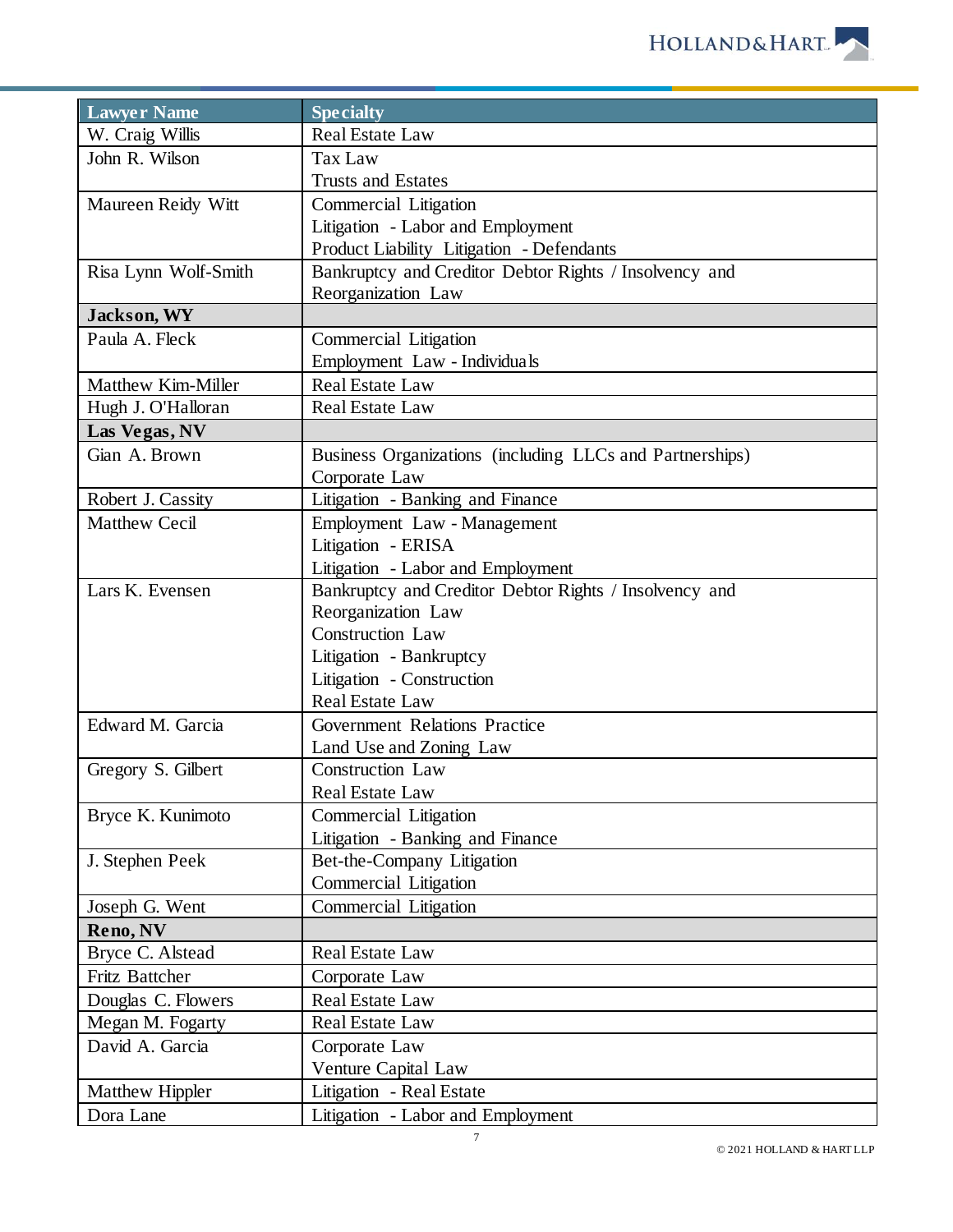| <b>Lawyer Name</b>          | Specialty                                                  |
|-----------------------------|------------------------------------------------------------|
| Timothy A. Lukas            | Bankruptcy and Creditor Debtor Rights / Insolvency and     |
|                             | Reorganization Law                                         |
|                             | Litigation - Bankruptcy                                    |
| <b>James Newman</b>         | Corporate Law                                              |
|                             | Mergers and Acquisitions Law                               |
| Stephen V. Novacek          | <b>Real Estate Law</b>                                     |
| Robert C. Ryan              | Litigation - Intellectual Property                         |
| Frederick J. Schmidt        | Energy Law                                                 |
| Salt Lake City, UT          |                                                            |
| James L. Barnett            | Litigation - ERISA                                         |
| Carl W. Barton              | <b>Real Estate Law</b>                                     |
| Adrienne Bell               | <b>Real Estate Law</b>                                     |
| Blaine J. Benard            | Commercial Litigation                                      |
|                             | Litigation - Regulatory Enforcement (SEC, Telecom, Energy) |
| Bryan K. Benard             | Employment Law - Management                                |
|                             | Labor Law - Management                                     |
|                             | Litigation - Labor and Employment                          |
| David K. Broadbent          | <b>Real Estate Law</b>                                     |
| Mark K. Buchi               | Litigation and Controversy - Tax                           |
|                             | Tax Law                                                    |
| Kathryn J. Carlisle-Kesling | <b>Real Estate Law</b>                                     |
| Richard D. Flint            | <b>Commercial Litigation</b>                               |
| Angela L. Franklin          | Oil and Gas Law                                            |
| George M. Haley             | Bet-the-Company Litigation                                 |
|                             | <b>Commercial Litigation</b>                               |
|                             | Litigation - Antitrust                                     |
|                             | Litigation - Environmental                                 |
|                             | Litigation - Intellectual Property                         |
|                             | Litigation - Regulatory Enforcement (SEC, Telecom, Energy) |
| Christopher R. Hogle        | Commercial Litigation                                      |
| Loren R. Hulse              | Patent Law                                                 |
| Mickell Jimenez             | Litigation - Labor and Employment                          |
| Brent E. Johnson            | <b>Commercial Litigation</b>                               |
| Chris D. Jones              | Mining Law                                                 |
|                             | Oil and Gas Law                                            |
| J. Scott Karren             | Patent Law                                                 |
| Derek Kearl                 | <b>Commercial Litigation</b>                               |
| Gregory E. Lindley          | Corporate Law                                              |
|                             | Mergers and Acquisitions Law                               |
|                             | Securities / Capital Markets Law                           |
| John Ludlum                 | Tax Law                                                    |
| Eric G. Maxfield            | Commercial Litigation                                      |
|                             | Litigation - Intellectual Property                         |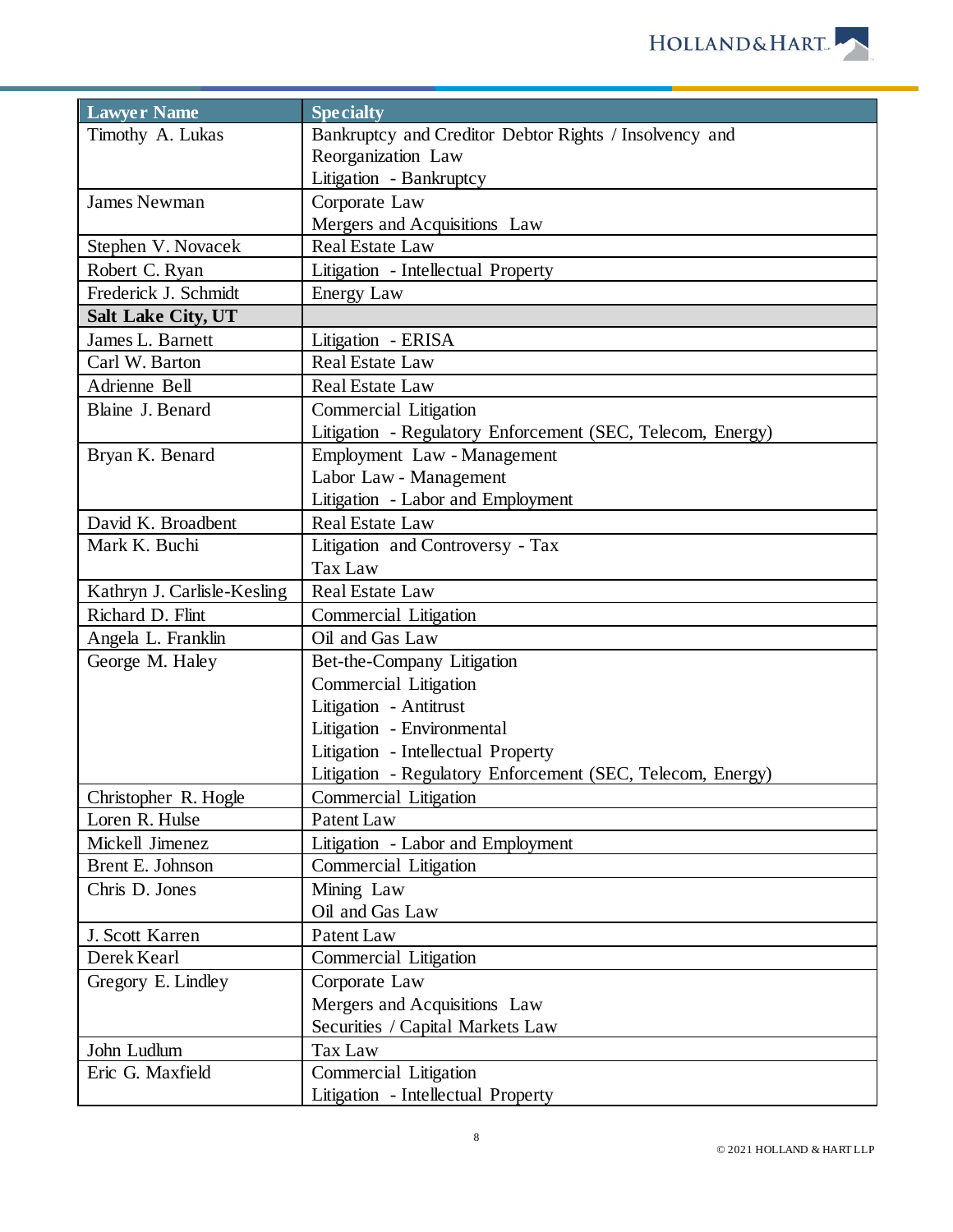| <b>Lawyer Name</b>     | <b>Specialty</b>                                       |
|------------------------|--------------------------------------------------------|
| Kevin R. Murray        | Energy Law                                             |
|                        | Environmental Law                                      |
|                        | Bankruptcy and Creditor Debtor Rights / Insolvency and |
| Sherilyn Olsen         | Reorganization Law                                     |
|                        | <b>Commercial Finance Law</b>                          |
| <b>Ashley Peck</b>     | Environmental Law                                      |
| Marc C. Porter         | Corporate Law                                          |
|                        | Mergers and Acquisitions Law                           |
|                        | Venture Capital Law                                    |
| Joshua Randall         | Patent Law                                             |
| Stephen Sansom         | Litigation - Intellectual Property                     |
| Gregory Saylin         | Litigation - Labor and Employment                      |
| Emily Schilling        | Environmental Law                                      |
| Cory Talbot            | <b>Commercial Litigation</b>                           |
| Engels Tejeda          | Commercial Litigation                                  |
|                        | Litigation - Bankruptcy                                |
| Steven E. Tyler        | <b>Real Estate Law</b>                                 |
| Steven J. Vuyovich     | Water Law                                              |
| Shawn T. Welch         | <b>Natural Resources Law</b>                           |
|                        | Oil and Gas Law                                        |
| Jody L. Williams       | Agriculture Law                                        |
|                        | Environmental Law                                      |
|                        | Litigation - Environmental                             |
|                        | <b>Natural Resources Law</b>                           |
|                        | Water Law                                              |
| Matthew T. Wirthlin    | Land Use and Zoning Law                                |
|                        | Real Estate Law                                        |
| Steven P. Young        | Litigation and Controversy - Tax                       |
|                        | <b>Tax Law</b>                                         |
| Santa Fe, NM           |                                                        |
| Bradford C. Berge      | Litigation - Environmental                             |
|                        | <b>Natural Resources Law</b>                           |
|                        | Personal Injury Litigation - Defendants                |
|                        | Product Liability Litigation - Defendants              |
| Timothy S. Crisp       | Banking and Finance Law                                |
|                        | <b>Commercial Litigation</b>                           |
|                        | Corporate Law                                          |
|                        | Equipment Finance Law                                  |
|                        | Litigation - Banking and Finance                       |
| Michael H. Feldewert   | <b>Natural Resources Law</b>                           |
|                        | Oil and Gas Law                                        |
| Larry J. Montaño       | Commercial Litigation                                  |
| Robert J. Sutphin, Jr. | Commercial Litigation                                  |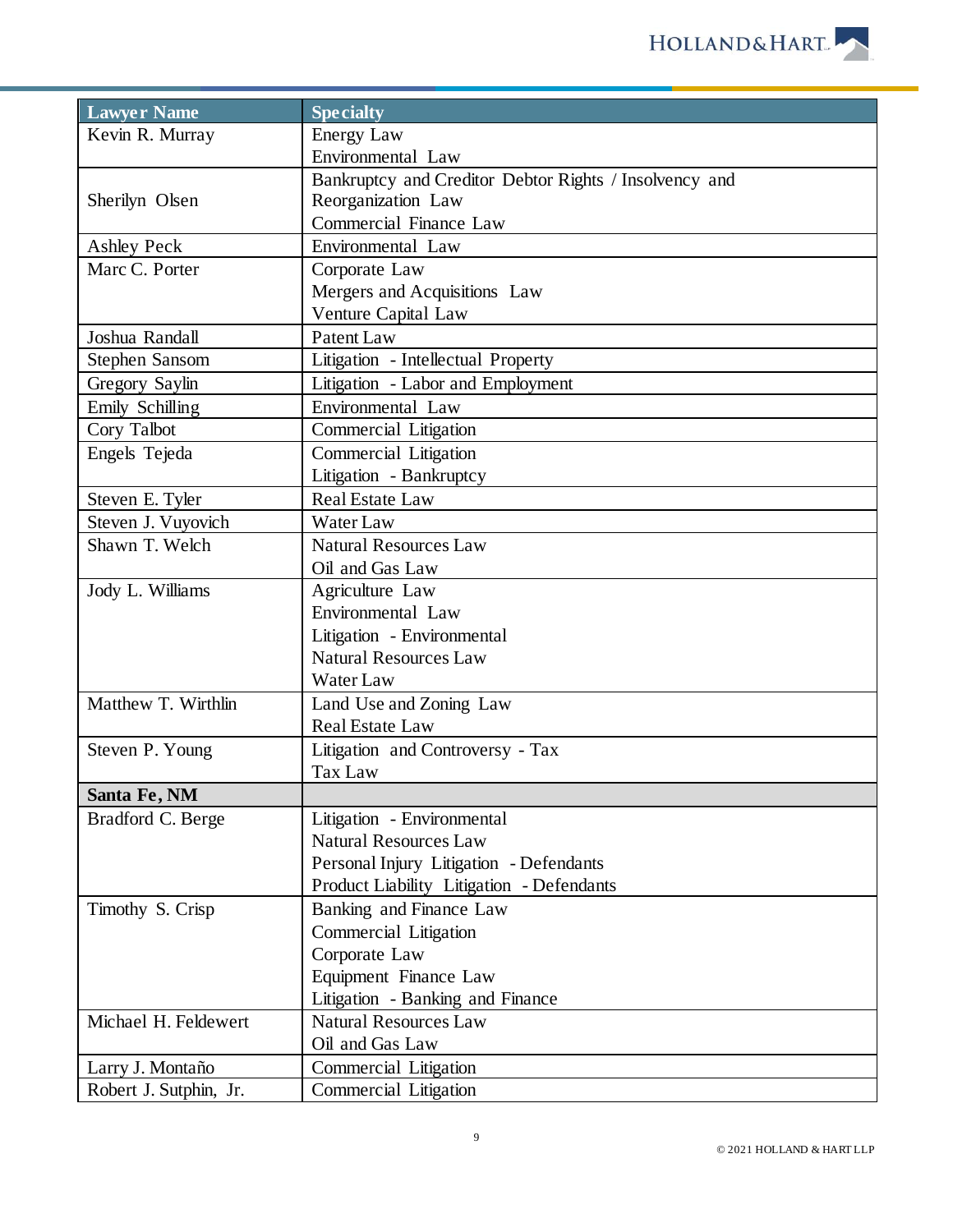

| <b>Lawyer Name</b>  | <b>Specialty</b>             |
|---------------------|------------------------------|
| Washington, D.C.    |                              |
| Richard E. Schwartz | Environmental Law            |
|                     | Litigation - Environmental   |
|                     | <b>Natural Resources Law</b> |

## *2022 Best Lawyers: Ones to Watch:*

| <b>Lawyer Name</b>         | <b>Specialty</b>                        |
|----------------------------|-----------------------------------------|
| Aspen, CO                  |                                         |
| Justin Nyberg              | <b>Real Estate Law</b>                  |
| <b>Billings, MT</b>        |                                         |
| Matthew Dolphay            | Environmental Law                       |
| Vicki Marquis              | Environmental Law                       |
|                            | Litigation - Environmental              |
| <b>Brianne McClafferty</b> | Commercial Litigation                   |
|                            | Litigation - Bankruptcy                 |
|                            | Litigation - Labor and Employment       |
| John Sullivan              | Appellate Practice                      |
|                            | Commercial Litigation                   |
|                            | Criminal Defense: White-Collar          |
| Boise, ID                  |                                         |
| Lisa Carlson               | Corporate Law                           |
|                            | <b>Health Care Law</b>                  |
| <b>Lauren Prew Fouser</b>  | Corporate Law                           |
|                            | Mergers and Acquisitions Law            |
|                            | Venture Capital Law                     |
| Benjamin Gibbons           | Employee Benefits (ERISA) Law           |
| Alexandra Grande           | <b>Commercial Litigation</b>            |
|                            | <b>Health Care Law</b>                  |
|                            | Labor and Employment Law - Management   |
| Stefan Hasselblad          | <b>Commercial Litigation</b>            |
| Alison Hunter              | Environmental Law                       |
| Emily M. Klick             | Corporate Governance and Compliance Law |
|                            | Corporate Law                           |
|                            | Mergers and Acquisitions Law            |
| Christopher McCurdy        | Commercial Litigation                   |
| William K. Smith           | <b>Appellate Practice</b>               |
|                            | Labor and Employment Law - Management   |
| Zach Zollinger             | Commercial Litigation                   |
| <b>Boulder, CO</b>         |                                         |
| Jordan Bunch               | Real Estate Law                         |
| Per Larsen                 | <b>Intellectual Property Law</b>        |
|                            | Litigation - Intellectual Property      |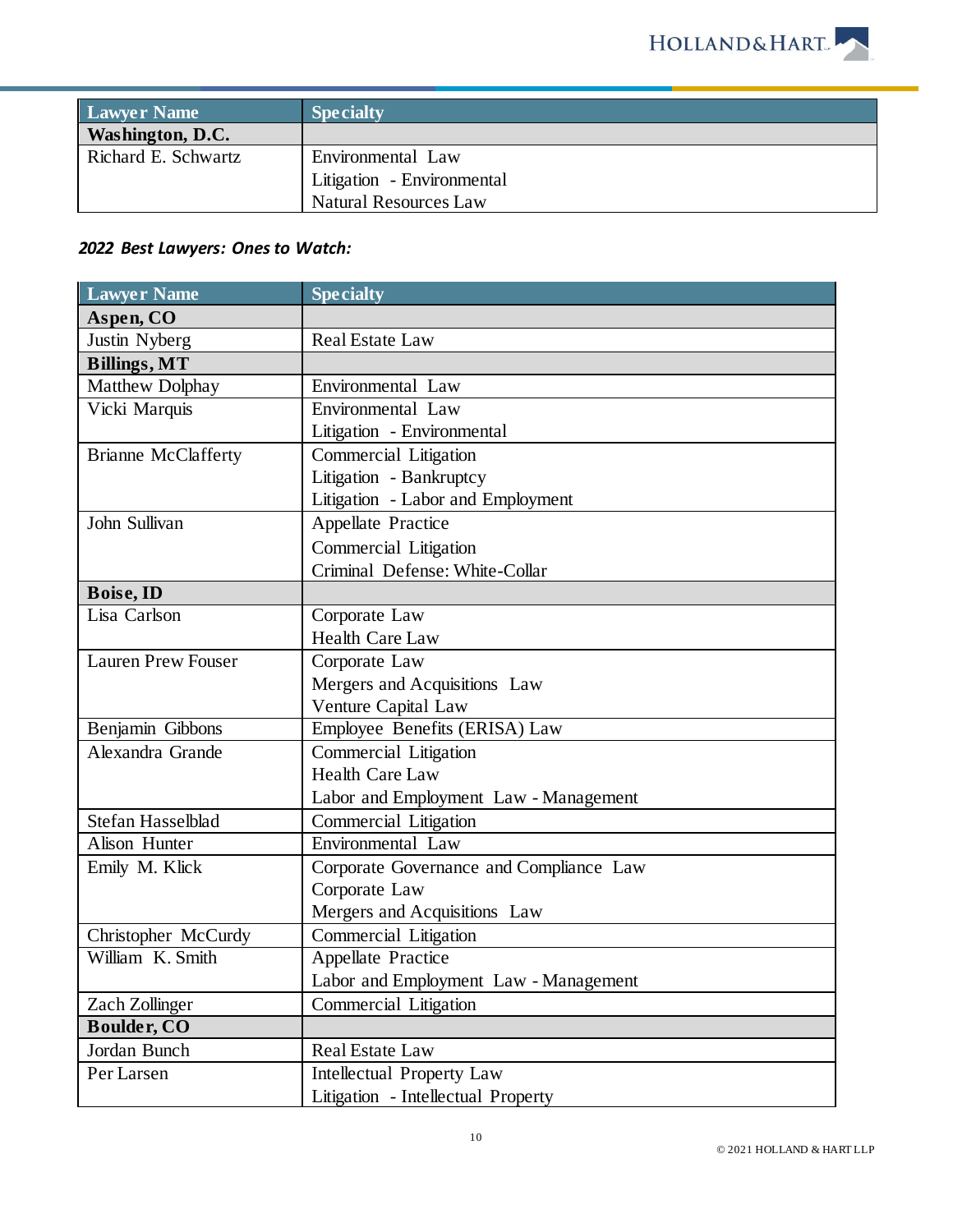| <b>Lawyer Name</b>       | <b>Specialty</b>                                  |
|--------------------------|---------------------------------------------------|
| <b>Catherine Miller</b>  | <b>Intellectual Property Law</b>                  |
| Kazuyo Morita            | <b>Intellectual Property Law</b>                  |
| <b>Nathan Mutter</b>     | <b>Intellectual Property Law</b>                  |
|                          | Patent Law                                        |
| Amy Tindell              | <b>Intellectual Property Law</b>                  |
| Cheyenne, WY             |                                                   |
| Laurie Rogers            | Labor and Employment Law - Management             |
| Denver, CO               |                                                   |
| Desta Asfaw              | <b>Trusts and Estates</b>                         |
| Tina Van Bockern         | Environmental Law                                 |
|                          | Oil and Gas Law                                   |
| Chris Boling             | Project Finance Law                               |
| Christopher H. Butler    | <b>Intellectual Property Law</b>                  |
| Rachel Carnaggio         | <b>Intellectual Property Law</b>                  |
| Paige Coriden            | Mergers and Acquisitions Law                      |
| <b>Nate Davis</b>        | Corporate Law                                     |
| <b>Richard Kiely</b>     | <b>Trusts and Estates</b>                         |
| Madelon Lapidus          | <b>Intellectual Property Law</b>                  |
| Kevin McAdam             | Alternative Dispute Resolution                    |
|                          | Commercial Litigation                             |
| Kristin Nichols          | Administrative / Regulatory Law                   |
|                          | <b>Energy Law</b>                                 |
|                          | Environmental Law                                 |
| Nneka Obiokoye           | Project Finance Law                               |
| <b>Austin Rueschhoff</b> | Environmental Law                                 |
| Jessica Smith            | Commercial Litigation                             |
| Paul Swanson             | Commercial Litigation                             |
| Robert Thomas            | Commercial Litigation                             |
| Las Vegas, NV            |                                                   |
| <b>Brian Downing</b>     | Commercial Litigation                             |
| David Freeman            | Commercial Litigation                             |
| Jenapher Lin             | Commercial Litigation                             |
| Jon Pearson              | Mass Tort Litigation / Class Actions - Defendants |
| Michael Wadley           | <b>Real Estate Law</b>                            |
| Jessica Whelan           | <b>Appellate Practice</b>                         |
|                          | Commercial Litigation                             |
| <b>Reno, NV</b>          |                                                   |
| Joshua Halen             | <b>Commercial Litigation</b>                      |
| S. Jordan Walsh          | Labor and Employment Law - Management             |
| Salt Lake City, UT       |                                                   |
| Nathan Archibald         | Commercial Litigation                             |
| Allison Phillips Belnap  | Land Use and Zoning Law                           |
| Ian Clouse               | <b>Intellectual Property Law</b>                  |